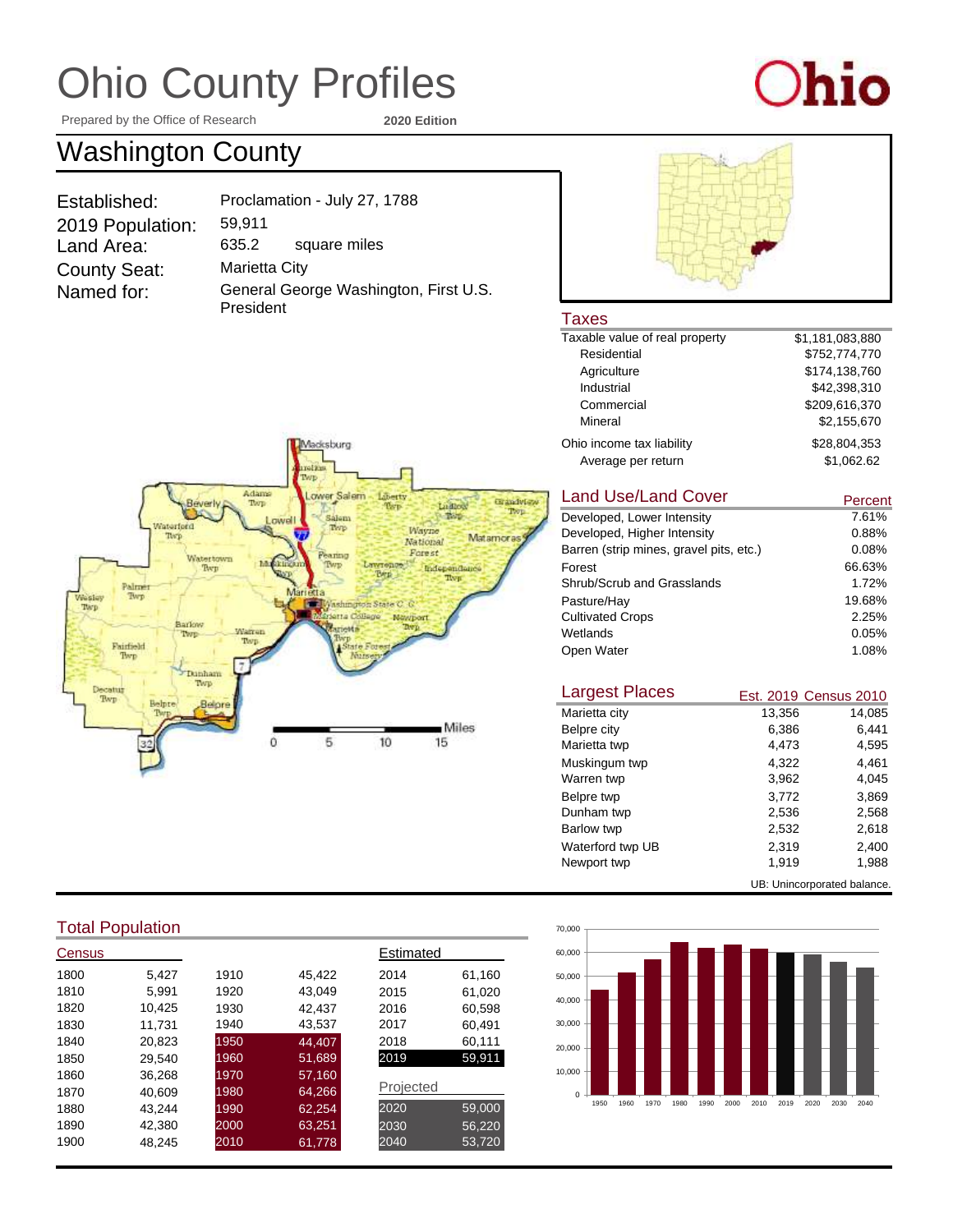| <b>Population by Race</b>     | <b>Number</b> | Percent | <b>Population by Age</b>    |
|-------------------------------|---------------|---------|-----------------------------|
| <b>ACS Total Population</b>   | 60,671        | 100.0%  | <b>ACS Total Population</b> |
| White                         | 58,146        | 95.8%   | Under 5 years               |
| African-American              | 745           | 1.2%    | 5 to 17 years               |
| Native American               | 329           | 0.5%    | 18 to 24 years              |
| Asian                         | 391           | 0.6%    | 25 to 44 years              |
| Pacific Islander              | 10            | 0.0%    | 45 to 64 years              |
| Other                         | 213           | 0.4%    | 65 years and more           |
| Two or More Races             | 837           | 1.4%    | <b>Median Age</b>           |
| Hispanic (may be of any race) | 654           | 1.1%    |                             |
| <b>Total Minority</b>         | 2,950         | 4.9%    | Eamily Type by Dr           |

| <b>Educational Attainment</b> | <b>Number</b> | Percent |
|-------------------------------|---------------|---------|
| Persons 25 years and over     | 43,178        | 100.0%  |
| No high school diploma        | 3.917         | 9.1%    |
| High school graduate          | 18,030        | 41.8%   |
| Some college, no degree       | 8.222         | 19.0%   |
| Associate degree              | 4.708         | 10.9%   |
| Bachelor's degree             | 5,479         | 12.7%   |
| Master's degree or higher     | 2.822         | 6.5%    |

#### Family Type by Employment Status

| Employment Status             | Number | Percent |
|-------------------------------|--------|---------|
| <b>Total Families</b>         | 16,295 | 100.0%  |
| Married couple, husband and   |        |         |
| wife in labor force           | 5,236  | 32.1%   |
| Married couple, husband in    |        |         |
| labor force, wife not         | 2,614  | 16.0%   |
| Married couple, wife in labor |        |         |
| force, husband not            | 1,343  | 8.2%    |
| Married couple, husband and   |        |         |
| wife not in labor force       | 3,180  | 19.5%   |
| Male householder,             |        |         |
| in labor force                | 1,063  | 6.5%    |
| Male householder,             |        |         |
| not in labor force            | 347    | 2.1%    |
| Female householder,           |        |         |
| in labor force                | 1,780  | 10.9%   |
| Female householder,           |        |         |
| not in labor force            | 732    | 4.5%    |

| Household Income        | <b>Number</b> | Percent |
|-------------------------|---------------|---------|
| <b>Total Households</b> | 25,139        | 100.0%  |
| Less than \$10,000      | 1,813         | 7.2%    |
| \$10,000 to \$19,999    | 3.042         | 12.1%   |
| \$20,000 to \$29,999    | 2,690         | 10.7%   |
| \$30,000 to \$39,999    | 2,928         | 11.6%   |
| \$40,000 to \$49,999    | 2,406         | 9.6%    |
| \$50,000 to \$59,999    | 2,197         | 8.7%    |
| \$60,000 to \$74,999    | 2,563         | 10.2%   |
| \$75,000 to \$99,999    | 3,237         | 12.9%   |
| \$100,000 to \$149,999  | 2,862         | 11.4%   |
| \$150,000 to \$199,999  | 738           | 2.9%    |
| \$200,000 or more       | 663           | 2.6%    |
| Median household income | \$48,572      |         |

Percentages may not sum to 100% due to rounding.

### Washington County

| <b>Number</b> | Percent | Population by Age           | <b>Number</b> | Percent |
|---------------|---------|-----------------------------|---------------|---------|
| 60,671        | 100.0%  | <b>ACS Total Population</b> | 60,671        | 100.0%  |
| 58,146        | 95.8%   | Under 5 years               | 2,979         | 4.9%    |
| 745           | 1.2%    | 5 to 17 years               | 9.014         | 14.9%   |
| 329           | 0.5%    | 18 to 24 years              | 5,500         | 9.1%    |
| 391           | 0.6%    | 25 to 44 years              | 13,569        | 22.4%   |
| 10            | 0.0%    | 45 to 64 years              | 17,447        | 28.8%   |
| 213           | 0.4%    | 65 years and more           | 12,162        | 20.0%   |
| 837           | 1.4%    | <b>Median Age</b>           | 44.1          |         |

#### Family Type by Presence of

| Own Children Under 18          | <b>Number</b> | Percent |
|--------------------------------|---------------|---------|
| <b>Total Families</b>          | 16,384        | 100.0%  |
| Married-couple families        |               |         |
| with own children              | 3.687         | 22.5%   |
| Male householder, no wife      |               |         |
| present, with own children     | 747           | 4.6%    |
| Female householder, no husband |               |         |
| present, with own children     | 1.424         | 8.7%    |
| Families with no own children  | 10.526        | 64.2%   |

#### Poverty Status of Families

| By Family Type by Presence        |               |         |
|-----------------------------------|---------------|---------|
| Of Related Children               | <b>Number</b> | Percent |
| <b>Total Families</b>             | 16,384        | 100.0%  |
| Family income above poverty level | 14,551        | 88.8%   |
| Family income below poverty level | 1,833         | 11.2%   |
| Married couple,                   |               |         |
| with related children             | 400           | 21.8%   |
| Male householder, no wife         |               |         |
| present, with related children    | 216           | 11.8%   |
| Female householder, no husband    |               |         |
| present, with related children    | 785           | 42.8%   |
| Families with no related children | 432           | 23.6%   |

#### Ratio of Income

| <b>To Poverty Level</b>            | <b>Number</b> | Percent |
|------------------------------------|---------------|---------|
| Population for whom poverty status |               |         |
| is determined                      | 58,912        | 100.0%  |
| Below 50% of poverty level         | 3,463         | 5.9%    |
| 50% to 99% of poverty level        | 5,458         | 9.3%    |
| 100% to 124% of poverty level      | 2,358         | 4.0%    |
| 125% to 149% of poverty level      | 3.014         | 5.1%    |
| 150% to 184% of poverty level      | 3,639         | 6.2%    |
| 185% to 199% of poverty level      | 1.985         | $3.4\%$ |
| 200% of poverty level or more      | 38.995        | 66.2%   |

| <b>Geographical Mobility</b>     | <b>Number</b> | Percent |
|----------------------------------|---------------|---------|
| Population aged 1 year and older | 60,027        | 100.0%  |
| Same house as previous year      | 53,521        | 89.2%   |
| Different house, same county     | 3.694         | 6.2%    |
| Different county, same state     | 1.012         | 1.7%    |
| Different state                  | 1,663         | 2.8%    |
| Abroad                           | 137           | 0.2%    |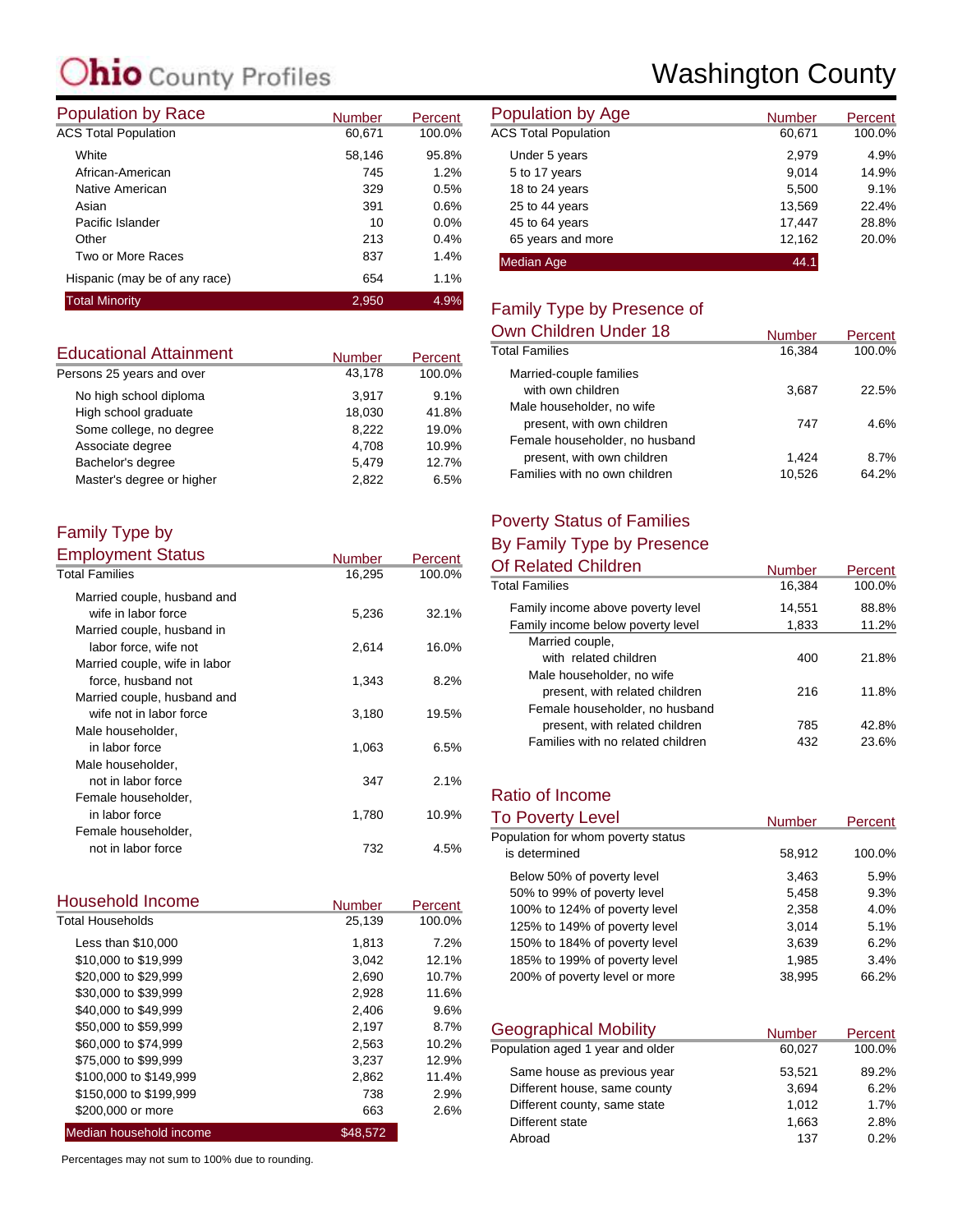### **C**ounty Profiles

| <b>Travel Time To Work</b> | <b>Number</b> | Percent | <b>Gross Rent</b>                       | Number |
|----------------------------|---------------|---------|-----------------------------------------|--------|
| Workers 16 years and over  | 25.606        | 100.0%  | Specified renter-occupied housing units | 6.568  |
| Less than 15 minutes       | 8.753         | 34.2%   | Less than \$100                         | 49     |
| 15 to 29 minutes           | 9.795         | 38.3%   | \$100 to \$199                          | 152    |
| 30 to 44 minutes           | 4.636         | 18.1%   | \$200 to \$299                          | 297    |
| 45 to 59 minutes           | 972           | 3.8%    | \$300 to \$399                          | 325    |
| 60 minutes or more         | 1.450         | 5.7%    | \$400 to \$499                          | 582    |
| Mean travel time           | 22.8 minutes  |         | \$500 to \$599                          | 1,045  |
|                            |               |         | $\cdots$                                | $  -$  |

| <b>Housing Units</b>   | <b>Number</b> | Percent |
|------------------------|---------------|---------|
| Total housing units    | 28,236        | 100.0%  |
| Occupied housing units | 25.139        | 89.0%   |
| Owner occupied         | 18.571        | 73.9%   |
| Renter occupied        | 6.568         | 26.1%   |
| Vacant housing units   | 3.097         | 11.0%   |

| <b>Year Structure Built</b> | <b>Number</b> | Percent |
|-----------------------------|---------------|---------|
| Total housing units         | 28,236        | 100.0%  |
| Built 2014 or later         | 293           | 1.0%    |
| Built 2010 to 2013          | 667           | 2.4%    |
| Built 2000 to 2009          | 2,597         | 9.2%    |
| Built 1990 to 1999          | 3.275         | 11.6%   |
| Built 1980 to 1989          | 2,905         | 10.3%   |
| Built 1970 to 1979          | 4,992         | 17.7%   |
| Built 1960 to 1969          | 2,824         | 10.0%   |
| Built 1950 to 1959          | 2,547         | 9.0%    |
| Built 1940 to 1949          | 1.546         | 5.5%    |
| Built 1939 or earlier       | 6,590         | 23.3%   |
| Median year built           | 1971          |         |

#### Value for Specified Owner-

| <b>Occupied Housing Units</b>          | <b>Number</b> | Percent |
|----------------------------------------|---------------|---------|
| Specified owner-occupied housing units | 18,571        | 100.0%  |
| Less than \$20,000                     | 1,048         | 5.6%    |
| \$20,000 to \$39,999                   | 1,033         | 5.6%    |
| \$40,000 to \$59.999                   | 1,016         | 5.5%    |
| \$60,000 to \$79,999                   | 1,474         | 7.9%    |
| \$80,000 to \$99,999                   | 2,501         | 13.5%   |
| \$100,000 to \$124,999                 | 2,168         | 11.7%   |
| \$125,000 to \$149,999                 | 1,805         | 9.7%    |
| \$150,000 to \$199,999                 | 3,281         | 17.7%   |
| \$200,000 to \$299,999                 | 2,610         | 14.1%   |
| \$300,000 to \$499,999                 | 1,360         | 7.3%    |
| \$500,000 to \$999,999                 | 246           | 1.3%    |
| \$1,000,000 or more                    | 29            | 0.2%    |
| <b>Median value</b>                    | \$125.600     |         |

| <b>House Heating Fuel</b>  | <b>Number</b> | Percent |
|----------------------------|---------------|---------|
| Occupied housing units     | 25,139        | 100.0%  |
| Utility gas                | 17,445        | 69.4%   |
| Bottled, tank or LP gas    | 1,384         | 5.5%    |
| Electricity                | 4,930         | 19.6%   |
| Fuel oil, kerosene, etc    | 137           | 0.5%    |
| Coal, coke or wood         | 898           | 3.6%    |
| Solar energy or other fuel | 298           | 1.2%    |
| No fuel used               | 47            | 0.2%    |

Percentages may not sum to 100% due to rounding.

### Washington County

| Gross Rent                              | Number | Percent |
|-----------------------------------------|--------|---------|
| Specified renter-occupied housing units | 6,568  | 100.0%  |
| Less than \$100                         | 49     | 0.7%    |
| \$100 to \$199                          | 152    | 2.3%    |
| \$200 to \$299                          | 297    | 4.5%    |
| \$300 to \$399                          | 325    | 4.9%    |
| \$400 to \$499                          | 582    | 8.9%    |
| \$500 to \$599                          | 1,045  | 15.9%   |
| \$600 to \$699                          | 984    | 15.0%   |
| \$700 to \$799                          | 770    | 11.7%   |
| \$800 to \$899                          | 621    | 9.5%    |
| \$900 to \$999                          | 428    | 6.5%    |
| \$1,000 to \$1,499                      | 687    | 10.5%   |
| \$1,500 or more                         | 73     | 1.1%    |
| No cash rent                            | 555    | 8.5%    |
| Median gross rent                       | \$659  |         |
| Median gross rent as a percentage       |        |         |
| of household income                     | 28.1   |         |

#### Selected Monthly Owner Costs for Specified Owner-

| <b>Occupied Housing Units</b>          | <b>Number</b> | Percent |
|----------------------------------------|---------------|---------|
| Specified owner-occupied housing units |               |         |
| with a mortgage                        | 9,182         | 100.0%  |
| Less than \$400                        | 56            | $0.6\%$ |
| \$400 to \$599                         | 636           | 6.9%    |
| \$600 to \$799                         | 1,380         | 15.0%   |
| \$800 to \$999                         | 1,915         | 20.9%   |
| \$1,000 to \$1,249                     | 1,704         | 18.6%   |
| \$1,250 to \$1,499                     | 1,587         | 17.3%   |
| \$1,500 to \$1,999                     | 1,006         | 11.0%   |
| \$2,000 to \$2,999                     | 754           | 8.2%    |
| \$3,000 or more                        | 144           | $1.6\%$ |
| Median monthly owners cost             | \$1,089       |         |
| Median monthly owners cost as a        |               |         |
| percentage of household income         | 19.4          |         |

| <b>Vital Statistics</b>                     | <b>Number</b> | Rate    |
|---------------------------------------------|---------------|---------|
| Births / rate per 1,000 women aged 15 to 44 | 622           | 60.6    |
| Teen births / rate per 1,000 females 15-19  | 47            | 26.1    |
| Deaths / rate per 100,000 population        | 748           | 1.244.4 |

#### Domestic Migration

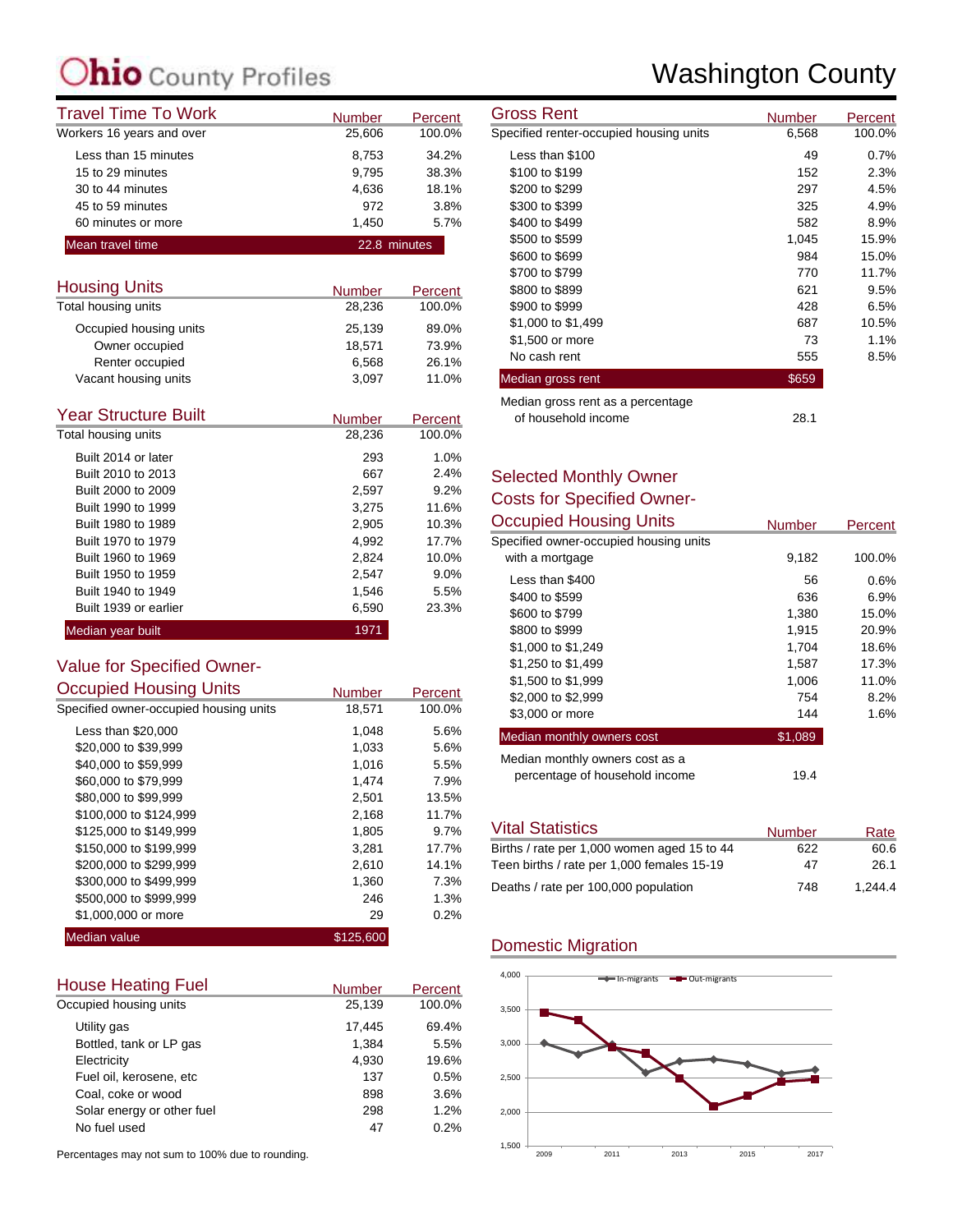### Washington County

#### **Agriculture**

| $1.9110$ and $0.01$             |              |
|---------------------------------|--------------|
| Land in farms (acres)           | 144,406      |
| Number of farms                 | 1,106        |
| Average size (acres)            | 131          |
| Total cash receipts             | \$42.049.000 |
| Per farm                        | \$38,019     |
| Receipts for crops              | \$23,320,000 |
| Receipts for livestock/products | \$18,729,000 |
|                                 |              |

#### **Education**

| Traditional public schools buildings | 21      |
|--------------------------------------|---------|
| <b>Students</b>                      | 7,487   |
| Teachers (Full Time Equivalent)      | 514.4   |
| Expenditures per student             | \$8,879 |
| <b>Graduation rate</b>               | 92.5    |
| Community/charter schools buildings  | 0       |
| <b>Students</b>                      | 0       |
| Teachers (Full Time Equivalent)      | 0.0     |
| Expenditures per student             |         |
| <b>Graduation rate</b>               |         |
| Private schools                      | 2       |
|                                      |         |
| <b>Students</b>                      | 259     |
| 4-year public universites            | 0       |
| Regional campuses                    | 0       |
| 2-year public colleges/satellites    | 1       |
| <b>Ohio Technical Centers</b>        | 1       |
| Private universities and colleges    | 1       |

#### **Transportation**

| Registered motor vehicles                  | 84.361         |
|--------------------------------------------|----------------|
| Passenger cars                             | 45.856         |
| Noncommercial trucks                       | 17.334         |
| Total license revenue                      | \$2,439,901.97 |
| Permissive tax revenue                     | \$1,238,507.50 |
| Interstate highway miles                   | 17.64          |
| Turnpike miles                             | 0.00           |
| U.S. highway miles                         | 5.89           |
| State highway miles                        | 245.36         |
| County, township, and municipal road miles | 1.297.25       |
| Commercial airports                        | O              |

#### Health Care

| Physicians                                   | 163            |
|----------------------------------------------|----------------|
| Registered hospitals                         | $\overline{2}$ |
| Number of beds                               | 253            |
| Licensed nursing homes                       | 5              |
| Number of beds                               | 446            |
| Licensed residential care                    | 3              |
| Number of beds                               | 219            |
| Persons with health insurance (Aged 0 to 64) | 91.7%          |
| Adults with insurance (Aged 18 to 64)        | 90.5%          |
| Children with insurance (Aged Under 19)      | 95.1%          |
|                                              |                |

#### **Communications**

| Television stations                           | 0               |
|-----------------------------------------------|-----------------|
| Radio stations                                | 6               |
| Daily newspapers                              | 1               |
| Circulation                                   | 7,019           |
| Average monthly unique visitors               | 72,757          |
| Weekly newspapers                             | 0               |
| Circulation                                   | 0               |
| Average monthly unique visitors               | 0               |
| Online only                                   | 0               |
| Average monthly unique visitors               | 0               |
| Crime                                         |                 |
| Total crimes reported in Uniform Crime Report | 512             |
| Violent crime                                 | 34              |
| Property crime                                | 478             |
| Finance                                       |                 |
| FDIC insured financial institutions (HQs)     | 6               |
| Assets (000)                                  | \$4,562,433     |
| <b>Branch offices</b>                         | 29              |
| Institutions represented                      | 10              |
| <b>Transfer Payments</b>                      |                 |
| Total transfer payments                       | \$658,996,000   |
| Payments to individuals                       | \$644,970,000   |
| Retirement and disability                     | \$240,081,000   |
| Medical payments                              | \$316,293,000   |
| Income maintenance (Supplemental SSI,         |                 |
| family assistance, food stamps, etc)          | \$41,582,000    |
| Unemployment benefits                         | \$4,970,000     |
| Veterans benefits                             | \$25,651,000    |
| Federal education and training assistance     | \$11,590,000    |
| Other payments to individuals                 | \$4,803,000     |
| Total personal income                         | \$2,610,503,000 |
| Depedency ratio                               | 25.2%           |
| (Percent of income from transfer payments)    |                 |
| Voting                                        |                 |
| Number of registered voters                   | 43,323          |
| Voted in 2018 election                        | 23.847          |

#### Voted in 2018 election 23,847 Percent turnout 55.0%

#### State Parks, Forests, Nature Preserves,

| Scenic Waterways, And Wildlife Areas |     |
|--------------------------------------|-----|
| Areas/Facilities                     | 10  |
| Acreage                              | 890 |

#### Per Capita Personal Income